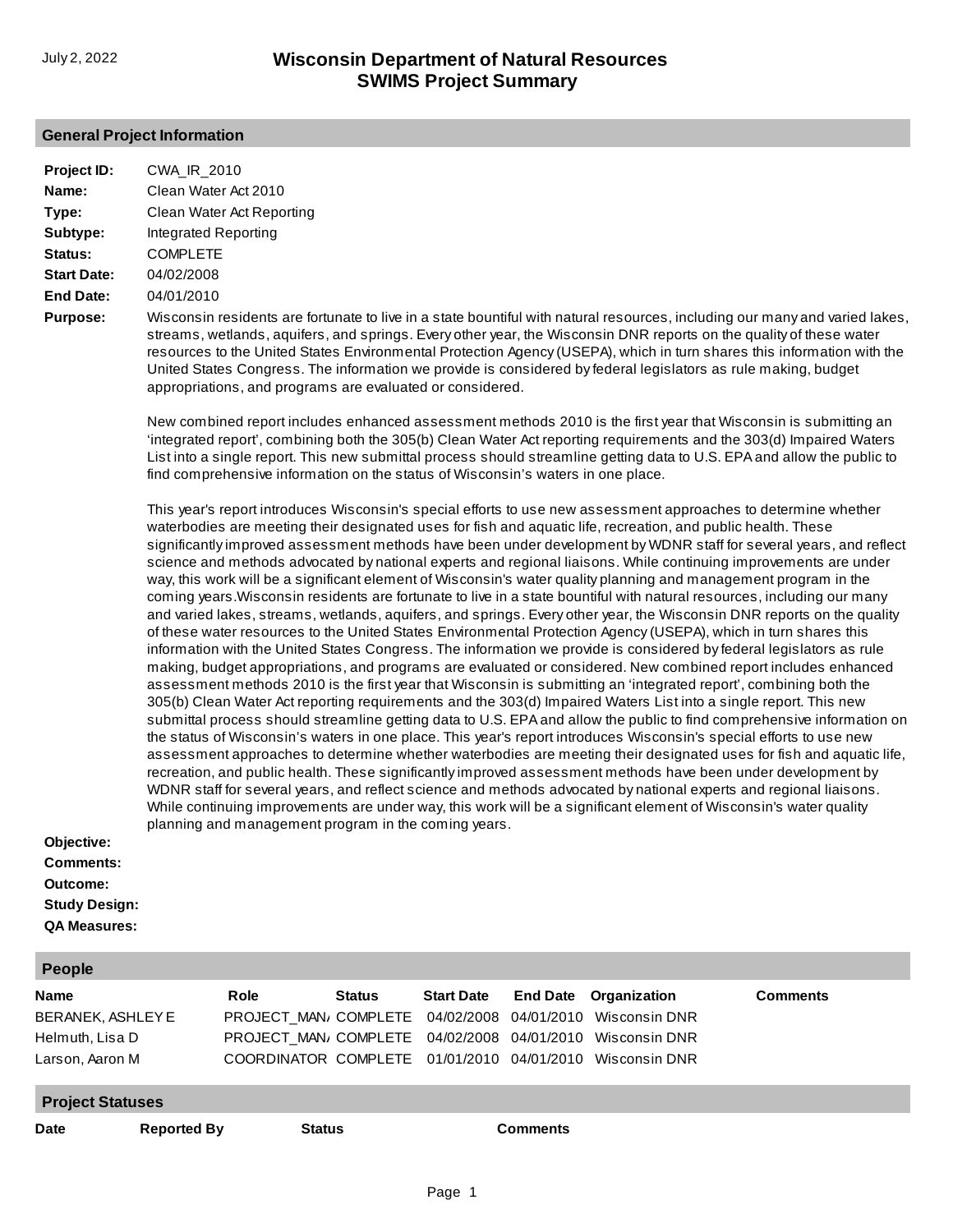## **SWIMS Project Summary** July 2, 2022 **Wisconsin Department of Natural Resources**

| <b>Actions</b>                                       |                                     |                                                                                     |                                                                   |                      |                               |                                  |  |
|------------------------------------------------------|-------------------------------------|-------------------------------------------------------------------------------------|-------------------------------------------------------------------|----------------------|-------------------------------|----------------------------------|--|
| Action<br>Information and Education                  |                                     | Education.                                                                          | <b>Detailed Description</b><br>2187000 Jump RIver Information and |                      | <b>End Date</b><br>12/31/2010 | <b>Status</b><br><b>COMPLETE</b> |  |
| <b>Monitoring Stations</b>                           |                                     |                                                                                     |                                                                   |                      |                               |                                  |  |
| <b>Station ID</b>                                    | <b>Name</b>                         |                                                                                     |                                                                   | <b>Comments</b>      |                               |                                  |  |
| <b>Assessment Units</b>                              |                                     |                                                                                     |                                                                   |                      |                               |                                  |  |
| <b>WBIC</b>                                          | <b>Segment</b><br><b>Local Name</b> |                                                                                     |                                                                   | <b>Official Name</b> |                               |                                  |  |
| 2187000                                              | 1                                   |                                                                                     | Jump River (Lower Main Stem)                                      |                      | Jump River                    |                                  |  |
| <b>Lab Account Codes</b>                             |                                     |                                                                                     |                                                                   |                      |                               |                                  |  |
| <b>Account Code</b>                                  | <b>Description</b>                  |                                                                                     |                                                                   | <b>Start Date</b>    |                               | <b>End Date</b>                  |  |
| <b>Forms</b>                                         |                                     |                                                                                     |                                                                   |                      |                               |                                  |  |
| <b>Form Code</b>                                     | <b>Form Name</b>                    |                                                                                     |                                                                   |                      |                               |                                  |  |
| <b>Methods</b>                                       |                                     |                                                                                     |                                                                   |                      |                               |                                  |  |
| <b>Method Code</b>                                   |                                     | <b>Description</b>                                                                  |                                                                   |                      |                               |                                  |  |
| <b>Fieldwork Events</b>                              |                                     |                                                                                     |                                                                   |                      |                               |                                  |  |
| <b>Start Date</b>                                    | <b>Status</b>                       | <b>Field ID</b>                                                                     | <b>Station ID</b>                                                 | <b>Station Name</b>  |                               |                                  |  |
| <b>Documents</b>                                     |                                     |                                                                                     |                                                                   |                      |                               |                                  |  |
| Title                                                |                                     | <b>Description</b>                                                                  | Author                                                            | <b>Published</b>     | <b>Comments</b>               |                                  |  |
| 2010 Impaired Waters List<br>EPA Approval Attachment |                                     | Attachment from US EPA full approval USEPA<br>of the 2010 Impaired Waters List      |                                                                   | 11/02/2012           |                               |                                  |  |
| (Category 2 Waters)<br>2010 Impaired Waters List     |                                     | (Category 2 Waters; delisted waters).<br>Attachment from US EPA full approval USEPA |                                                                   | 11/02/2012           |                               |                                  |  |
| EPA Approval Attachment                              |                                     | of the 2010 Impaired Waters List                                                    |                                                                   |                      |                               |                                  |  |
| (Category 4A Waters)                                 |                                     | (Category 4A Waters; impaired waters                                                |                                                                   |                      |                               |                                  |  |
| 2010 Impaired Waters List                            |                                     | with EPA approved TMDLs).<br>Attachment from US EPA full approval USEPA             |                                                                   | 11/02/2012           |                               |                                  |  |
| EPA Approval Attachment                              |                                     | of the 2010 Impaired Waters List                                                    |                                                                   |                      |                               |                                  |  |
| (Category 5A Waters)<br>2010 Impaired Waters List    |                                     | (Category 5A Waters).<br>Attachment from US EPA full approval USEPA                 |                                                                   | 11/02/2012           |                               |                                  |  |
| EPA Approval Attachment                              |                                     | of the 2010 Impaired Waters List                                                    |                                                                   |                      |                               |                                  |  |
| (Category 5B Waters)                                 |                                     | (Category 5B Waters; waters impaired<br>by atmospheric Dep of Hg).                  |                                                                   |                      |                               |                                  |  |
| 2010 Impaired Waters List                            |                                     | USEPA full approval of the 2010                                                     | <b>USEPA</b>                                                      | 11/02/2012           |                               |                                  |  |
| <b>EPA Approval Cover Letter</b>                     |                                     | Impaired Waters List. Tables 1 and 2<br>on pages 10-15 of the Decision              |                                                                   |                      |                               |                                  |  |
|                                                      |                                     | Document identify the additions and                                                 |                                                                   |                      |                               |                                  |  |
|                                                      |                                     | deletions to the 2010 303(d) List. The                                              |                                                                   |                      |                               |                                  |  |
|                                                      |                                     | Attachments include the entirety of the<br>list stratified by Integrated Reporting  |                                                                   |                      |                               |                                  |  |
|                                                      |                                     | Category.                                                                           |                                                                   |                      |                               |                                  |  |
| 2010 Impaired Waters List                            |                                     | USEPA full approval of the 2010                                                     | <b>USEPA</b>                                                      | 11/02/2012           |                               |                                  |  |
| <b>EPA Approval Decision</b><br>Document             |                                     | Impaired Waters List. Tables 1 and 2<br>on pages 10-15 of this Decision             |                                                                   |                      |                               |                                  |  |
|                                                      |                                     | Document identify the additions and                                                 |                                                                   |                      |                               |                                  |  |
| deletions to the 2010 303(d) List. The               |                                     |                                                                                     |                                                                   |                      |                               |                                  |  |